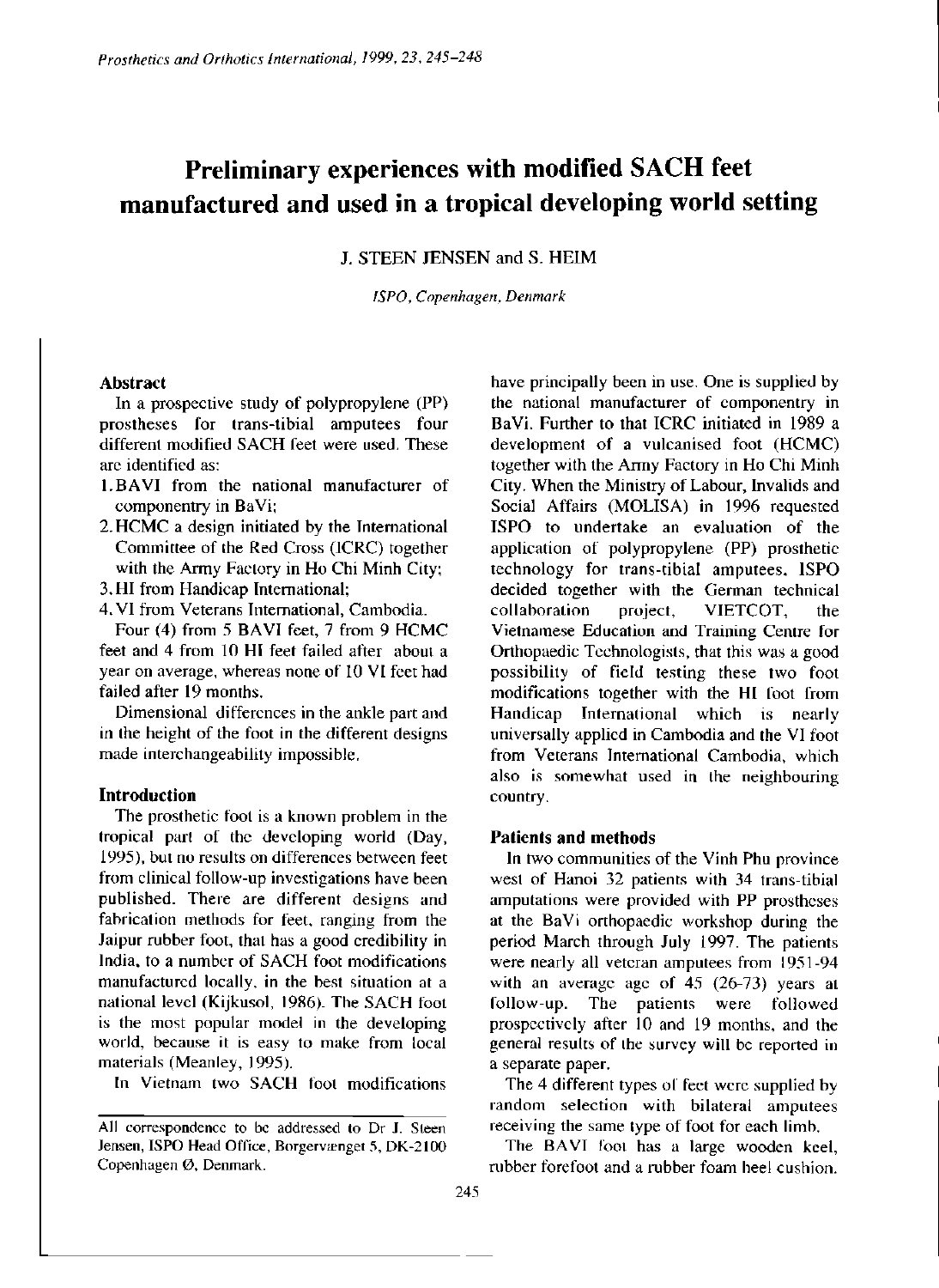The components are glued together, and the sole covered with an outer textile layer.

The HCMC foot has a PP keel, rubber foam at forefoot and heel cushion, and reinforced tyre rubber for the sole. The components are vulcanised together.

The HI foot has a longer PP keel, rubber forefoot and heel cushion; and reinforced tyre rubber for the sole. The components are vulcanised together.

The VI foot is in principle identical to the HI foot, but the heel extends further towards the forefoot. This foot is also vulcanised.

At follow-up technical failures were recorded together with the reported level of daily use.

In 22 cases the patients already had an Automated Fabrication of Mobility Aids (AFMA) prosthesis provided in 1996 by the Prosthetics Outreach Foundation (POF). Partial information on the performance of the feet was available. Of these, 6 patients had a failed foot replaced at the first follow-up with a prototype, the V-M foot, developed by POF together with the BaVi factory.

showing that 4 out of 5 BAVI feet, 7 out of 9 HCMC feet, 4 out of 10 HI feet had broken down, whereas none of the VI feet were worn out. The VI foot performed significantly better than the other fabrications (p<0.02, Student's ttest).

The feet failed at an average of 11 (2-19) months. The feet had been subject to intensive use in 12/15 of the failures with 14 (10-16) hours of daily use; and a walking distance of more than 2km in 11 cases. The time-related breakdown of the of the feet is shown (Fig. 1) in a Kaplan-Meier plot.

In 8 of 15 failures slipping of the keel with disruption between keel and rubber was the cause of failure. In 1 HI foot the bolt attachment had failed. In 6 of 15 cases the sole was badly worn or had cracked.

With the HCMC and HI feet only 4 out of 8 non-failures were subjected to intensive use; from the remainders only one being used at all.

The stress pattern for the VI foot did not differ from the others; 8/10 being subjected to intensive use with 14 (10-18) hours of daily use and walking distances of more than 2km for half of the patients.

#### **Results**

The overall results are displayed in Table 1,

With regard to the AFMA prosthesis 6 out of

|                                                                                                                            | <b>BAVI</b> foot<br>$(n = 5)$ |                 | <b>HCMC</b> foot<br>$(n = 9)$ |                 | HI foot<br>$(n = 10)$   |                 | VI foot<br>$(n = 10)$   |
|----------------------------------------------------------------------------------------------------------------------------|-------------------------------|-----------------|-------------------------------|-----------------|-------------------------|-----------------|-------------------------|
|                                                                                                                            | Failure<br>$(n = 4)$          | OK<br>$(n = 1)$ | Failure<br>$(n = 7)$          | OK<br>$(n = 2)$ | Failure<br>$(n = 4)$    | OK<br>$(n = 6)$ | OK<br>$(n = 10)$        |
| Significance (p <value)< td=""><td>0.00005</td><td></td><td>0.00003</td><td></td><td>0.02</td><td></td><td></td></value)<> | 0.00005                       |                 | 0.00003                       |                 | 0.02                    |                 |                         |
| Time to failure (months)                                                                                                   | $13(2-19)$                    |                 | $9(4-19)$                     |                 | $12(8-18)$              |                 |                         |
| Intensive use                                                                                                              |                               |                 |                               |                 |                         | 3               | 8                       |
| Light/moderate use                                                                                                         |                               | L               | $\mathcal{F}$                 |                 |                         | 3               | $\overline{2}$          |
| Body mass, kg                                                                                                              | $51(48-55)$                   | 52              | $50(43-55)$                   | $57(53-60)$     | $50(45-55)$             | 47 (40-52)      | 52 (45-60)              |
| Hours/day in use                                                                                                           | $14(10-16)$                   | 18              | $14(12-15)$                   | $16(15-16)$     | $15(15-16)$             | $17(15-18)$     | 14 (10-18)              |
| Walking distance                                                                                                           |                               |                 |                               |                 |                         |                 |                         |
| $500m$                                                                                                                     |                               |                 |                               |                 |                         | 3               | 3                       |
| $0.5-2km$                                                                                                                  | ł                             |                 | $\overline{2}$                | 1               |                         | $\overline{c}$  | $\overline{\mathbf{c}}$ |
| >2km                                                                                                                       | 3                             |                 | 4                             | 1               | $\overline{\mathbf{4}}$ |                 | 5                       |
| Foot dorsiflexed                                                                                                           |                               |                 | $\overline{2}$                |                 |                         |                 | $\overline{c}$          |
| <b>Failed bolt</b>                                                                                                         |                               |                 |                               |                 |                         |                 |                         |
| Failed keel                                                                                                                | 3                             |                 | 4                             |                 |                         |                 |                         |
| <b>Failed sole</b>                                                                                                         |                               |                 | 3                             |                 | 2                       |                 |                         |
| Follow-up (19 months)                                                                                                      | 4                             |                 | 5                             | $\overline{2}$  | 3                       | 4               | 9                       |
| Follow-up (10 months)                                                                                                      |                               |                 | 2                             |                 |                         | 2               |                         |
| Wet rural area                                                                                                             |                               |                 |                               |                 |                         | $\overline{2}$  |                         |
| Dry rural area                                                                                                             | 4                             |                 | 6                             | $\overline{c}$  | 3                       | 4               | 6                       |

Table 1 Results of prospective clinical testing of prosthetic feet for trans-tibial amputees.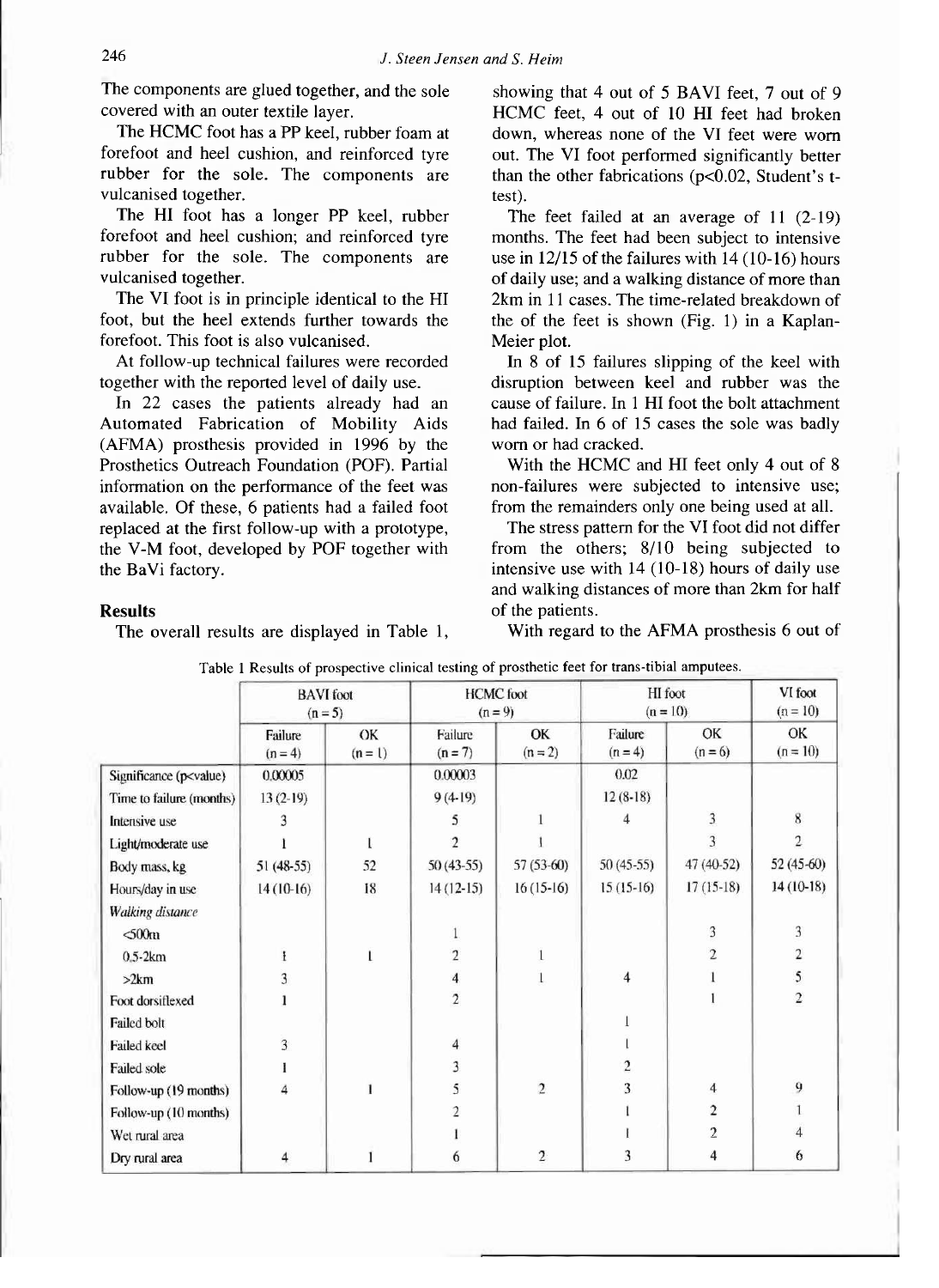

Fig. 1. Prosthetic foot failures.

19 patients reported failure of the foot within a few months; loosening from the attachment to the shank in 4 cases, and broken down in 2 cases. Three (3) prostheses had not been used because the sockets were too narrow. Only 1 prosthesis was in regular use and 2 more in light use at the time of the follow-up.

With the V-M foot only 1 patient was satisfied; whereas 2 of the 3, who disliked the new foot, had gone back to a BAVI and a HI foot, respectively. One (1) foot had broken down, and the last patient did not show up for follow-up, because he was away ill in another part of the country.

#### **Discussion**

This small study quantified the durability of modified SACH feet produced and used in a tropical area, although only a few were subjected to wet paddy field working. It showed that the vulcanised rubber foot from Veterans International in Cambodia did significantly better than any of the others in the test series, and that these feet lasted under intensive use for at least 19 months. It also showed that the durability of the different feet was longer than anticipated at the Consensus Conference on Appropriate Prosthetic Technology (Day, 1996). The life time of the foot can be the determinant

for the life time for use of that particular prosthesis, if there is not an effective service and repair system accessible.

One of the many problems in the developing world is that sustainability of local manufacture must be secured because of financial constraints limiting the import of finished goods like feet (Kijkusol, 1986). Such limitations might also apply to import of certain raw materials.

Materials and equipment can be prohibitively expensive so that their use can lead to aid dependence rather than independence (Meanley, 1995). It has been pointed out, however, that the price of some thermoplastics is not higher than natural rubber and some can be reused (Öberg, 1995), as is the case with the keel being made of recycled PP scrap in 3 of the feet included in this study. In Cambodia it has apparently been possible to convince the non-governmental organisations to use the HI foot together with PP components from ICRC (Day, 1996; Simon 1996). This was an important reason for including the HI foot in this study. The ICRC programme in Ho Chi Minh City has been selfsupportive by applying the HCMC foot together with the PP technology. The BAVI foot has for many years been produced at the national component manufacturing centre.

It appears that at least 3 types of feet did not